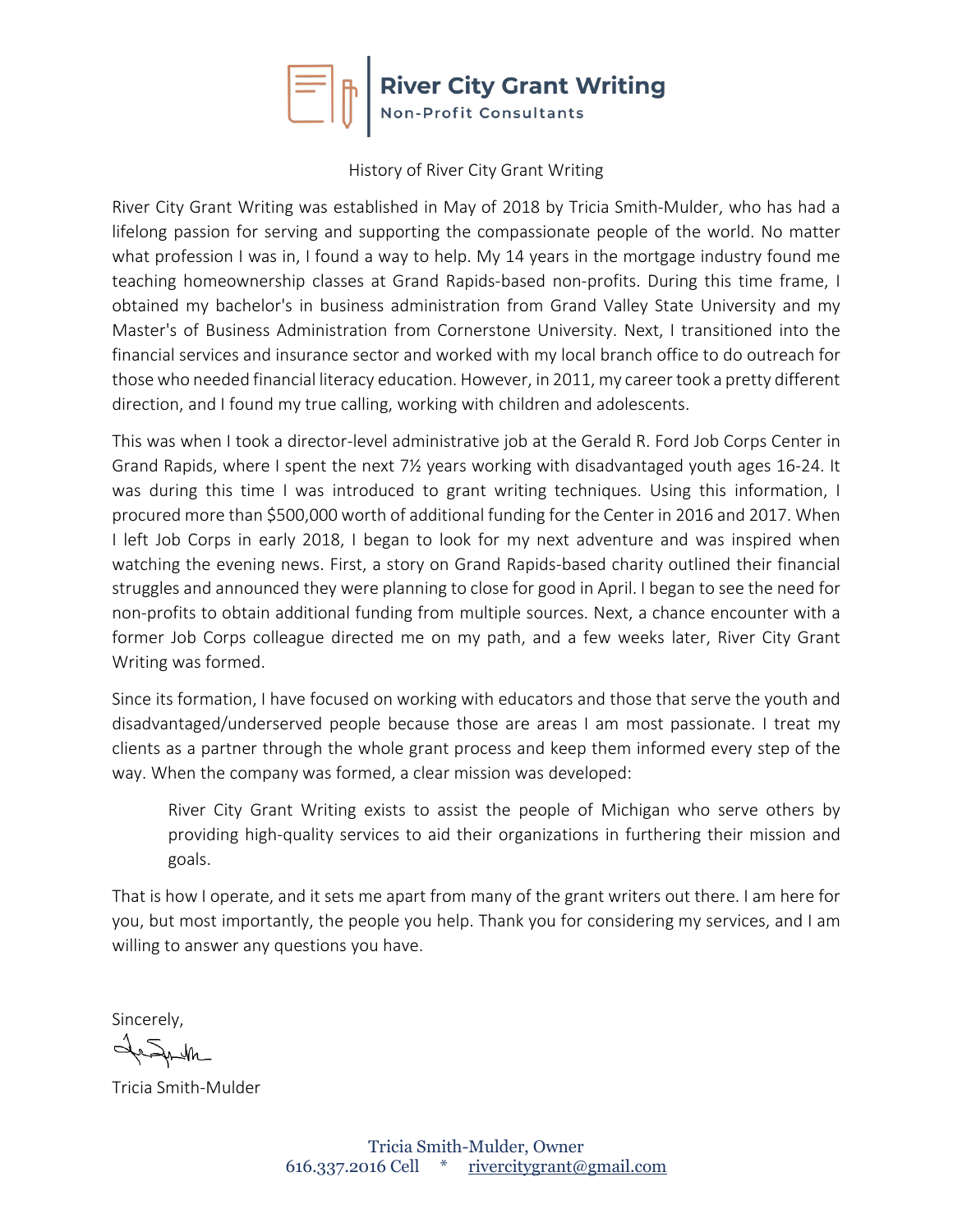

### Services Offered

## 1. Grant Searches

- a. Compiling a list of grants, amounts available, and due dates
- b. Research the funder to ensure their funding history matches the demographic and mission of your organization.
- 2. Grant Writing
	- a. Taking leads and writing a fully developed grant ready to be submitted.
	- b. Submitting letters of intent
	- c. Developing a fundamental understanding of the organization and getting to know the long term mission and goals
	- d. Assembling board of director lists, audited financial statements, organization history, IRS non-profit status paperwork, organizational charts, etc.
	- e. Developing templates to be used in commonly found sections of grant applications.
- 3. Proposal Development
	- a. Determining project length, the scope of work, quote gathering, budgeting, etc.
- 4. After Grant Management
	- a. A key component in getting renewable grants is submitting reports to the funder
	- b. Developing a reporting schedule and submitting paperwork on time to the funder
- 5. Strategic Planning and Business Development
	- a. Establishing a schedule of grant submissions and developing a steady pipeline of applications
	- b. Working to streamline the submission process and increase the number of awarded grants
	- c. Refining mission and vision statements
	- d. Working with the board of directors to develop a SWOT Analysis and Five-Year Plans
	- e. Working with the board of directors to determine what donors to approach, diversify funding mix, and create a case statement for potential individual donors.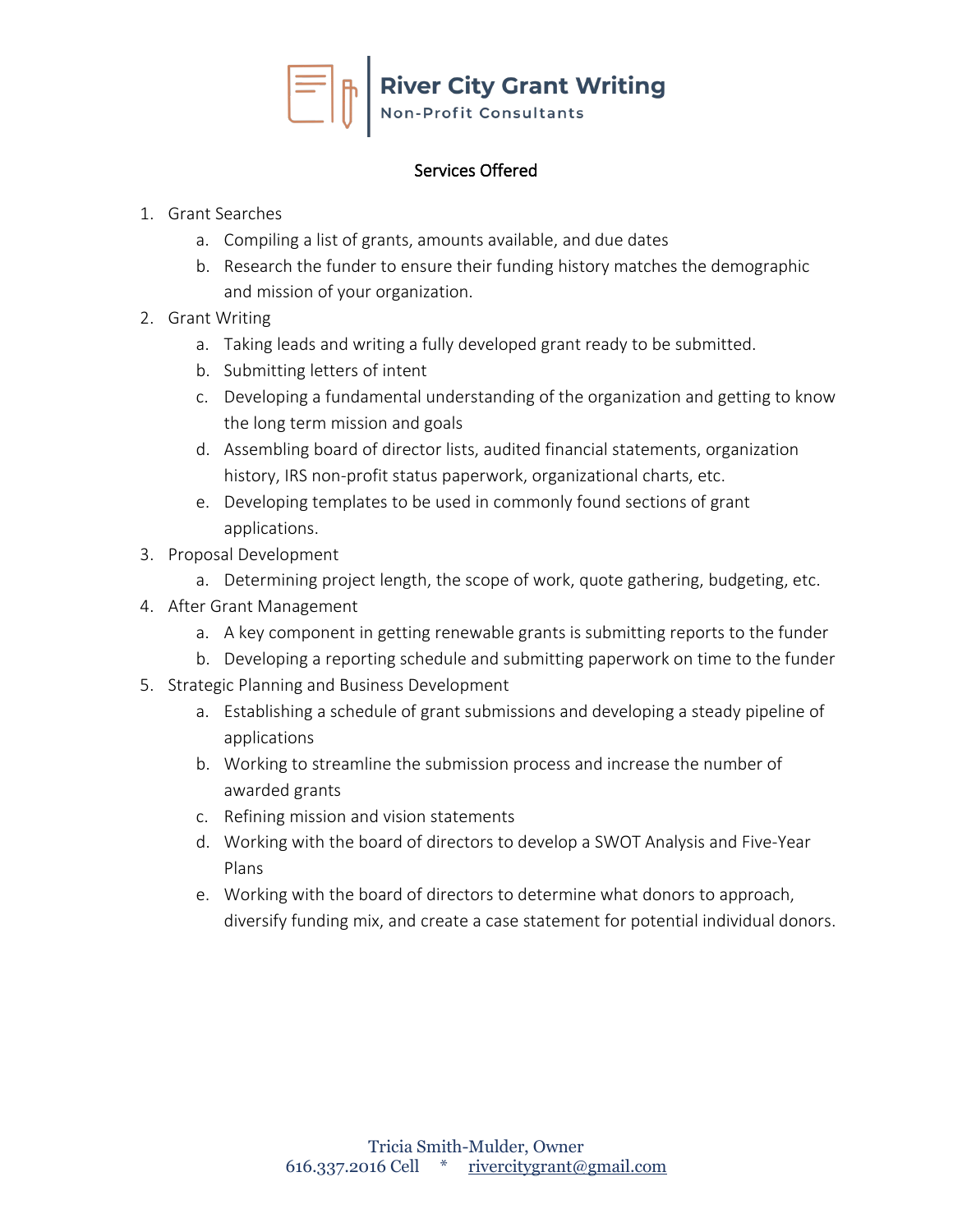

# Fee Schedule:

## 1. \$75 per hour

# Billable activities include:

- 1. Grant searches
	- a. Finding suitable funding sources that match your organization's mission and project
	- b. Networking and making connections with prospective funders
- 2. Writing of grants
	- a. Taking leads and writing a fully developed grant ready to be submitted.
- 3. Research on your organization
	- a. Essential document gathering and getting to know long term mission and goals
- 4. Letters of Intent/Inquiry
	- a. A letter with organizational information, problem statement, and proposed solution.
- 5. Proposal Development
	- a. Determining project length, the scope of work, quote gathering, budgeting, etc.
- 6. After grant management
	- a. A key component in getting renewable grants is submitting reports to the funder.
- 7. Strategic planning
	- a. Establishing a schedule of grant submissions and the development of a steady pipeline of applications
	- b. Working to streamline the submission process and increase the number of awarded grants
- 8. Paperwork gathering
- 9. Travel time to and from meetings and presentations
- 10. Emailing and phone calls to potential funders
- 11. Meeting and presentation time (unless otherwise agreed)
- 12. Others to be agreed upon before the activity is performed